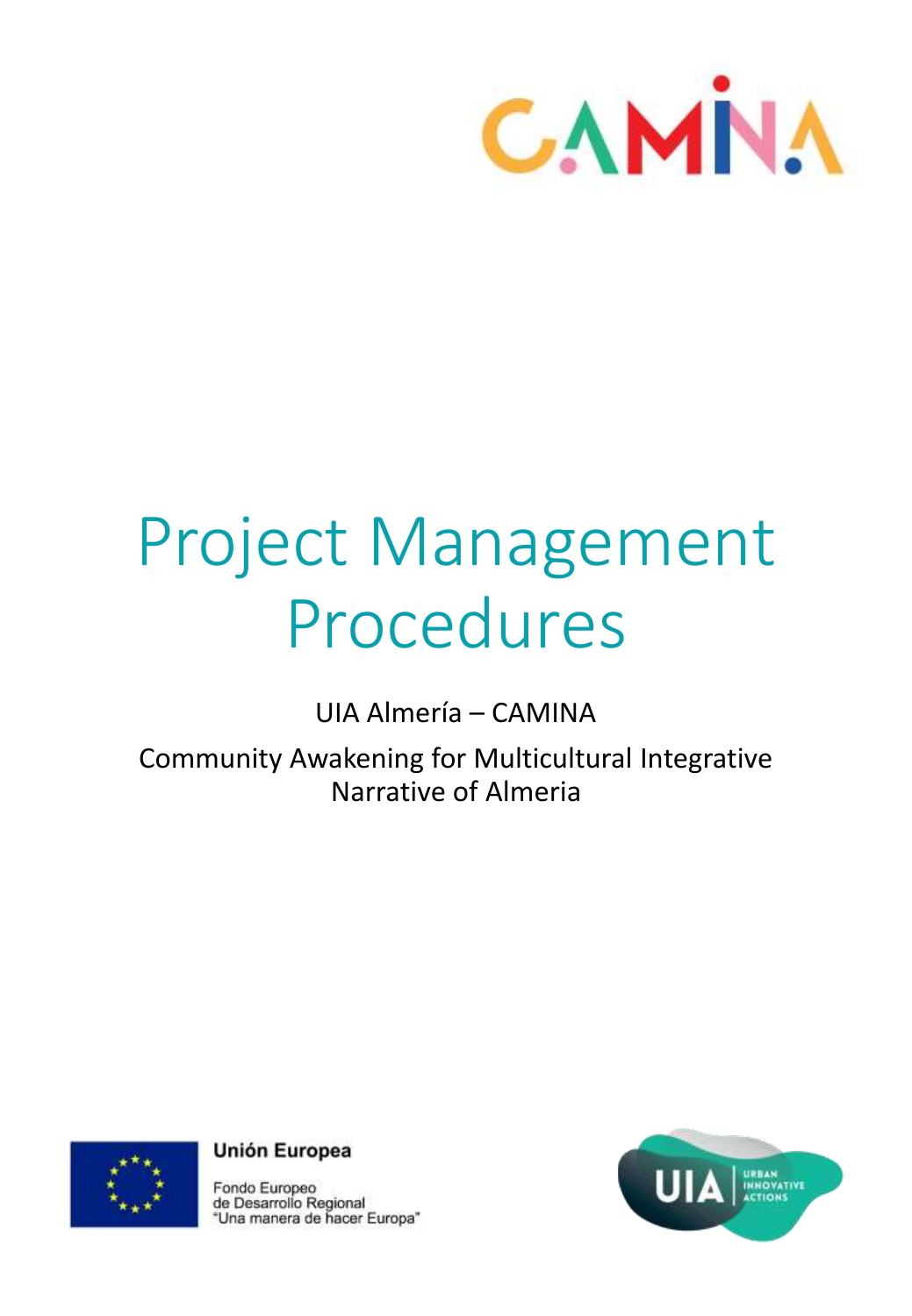# PROCEDURE 1: ANNUAL PLANNING

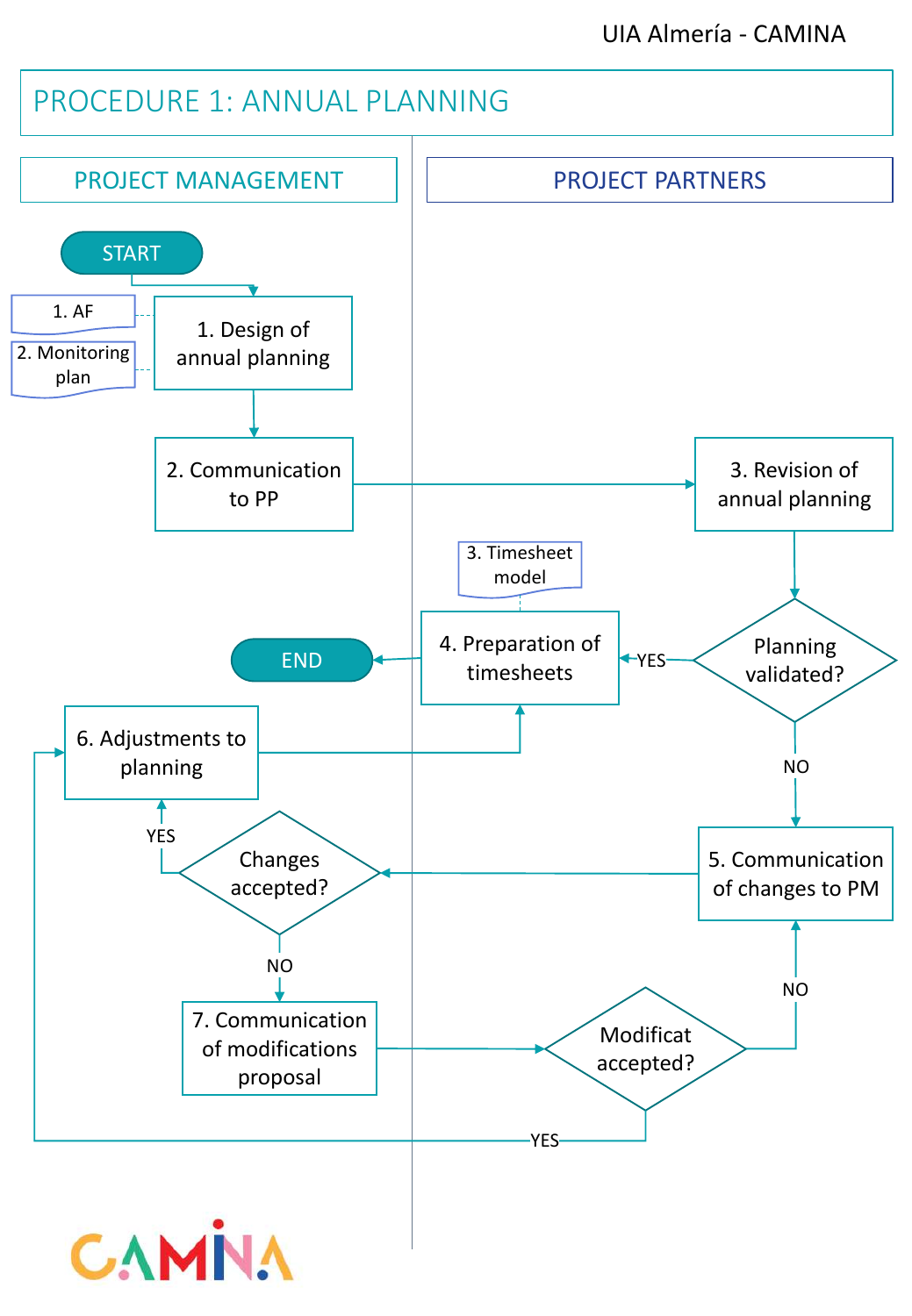## PROCEDURE 1: ANNUAL PLANNING **Regularity:** yearly

#### **Involved entities**

- Project Management: the Project Management Team (PMT) will be in charge of developing an annual planning, communicate it to PP, accept or reject the changes proposed by PP, propose modifications and adjust the planning with PP inputs.
- Project Partners will validate the annual planning, prepare timesheets for the staff assigned that year, propose changes to PMT and accept or reject the modifications proposed by PMT.

#### **Description**

The Project Management Team will design each year an annual planning for the execution of the project based on the Application Form (Document 1) and the Monitoring Plan (Document 2) [1]. Once the plan is drawn up, it will be shared with Project Partners [2]. Project Partners will conduct a revision on the annual planning [3]. If it is validated, each PP will prepare a timesheet with the staff that will be assigned to the activities to be developed that year and share it with PMT [4]. For this, PMT will provide to PP a timesheet model (Document 3) and the procedure will be over. If the planning is not validated by PP, they will communicate a proposal of changes to PMT. If the changes are accepted, adjustments will be made to planning by PMT [6] and PP will work on their timesheets [5]. If changes are not accepted, PMT will draw up a proposal of modifications [7] If these modifications are accepted by PP, adjustments will be made to planning [6]. If they are not accepted, PP will communicate their changes to PMT [5] ans the procedure will continue.





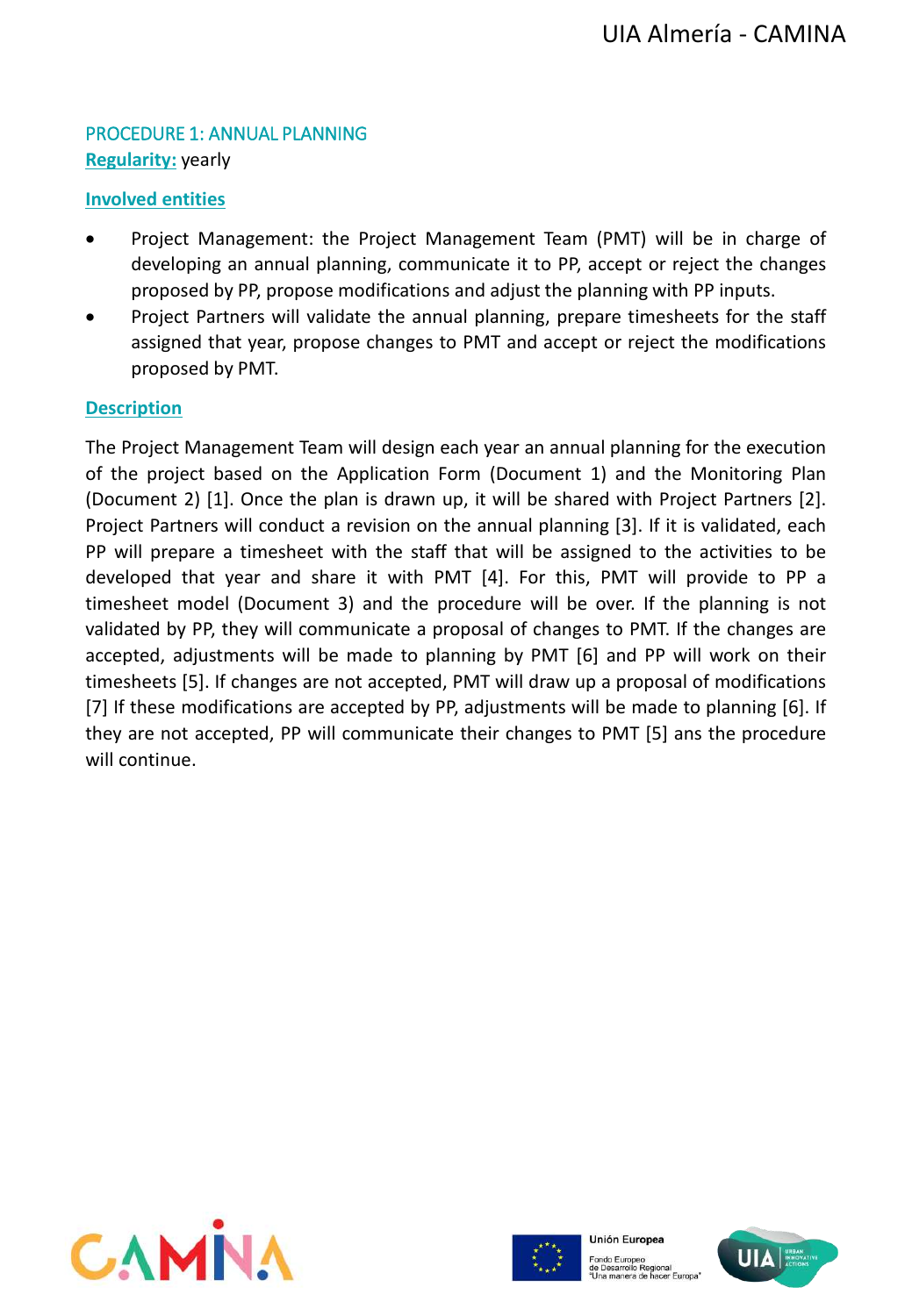UIA Almería - CAMINA

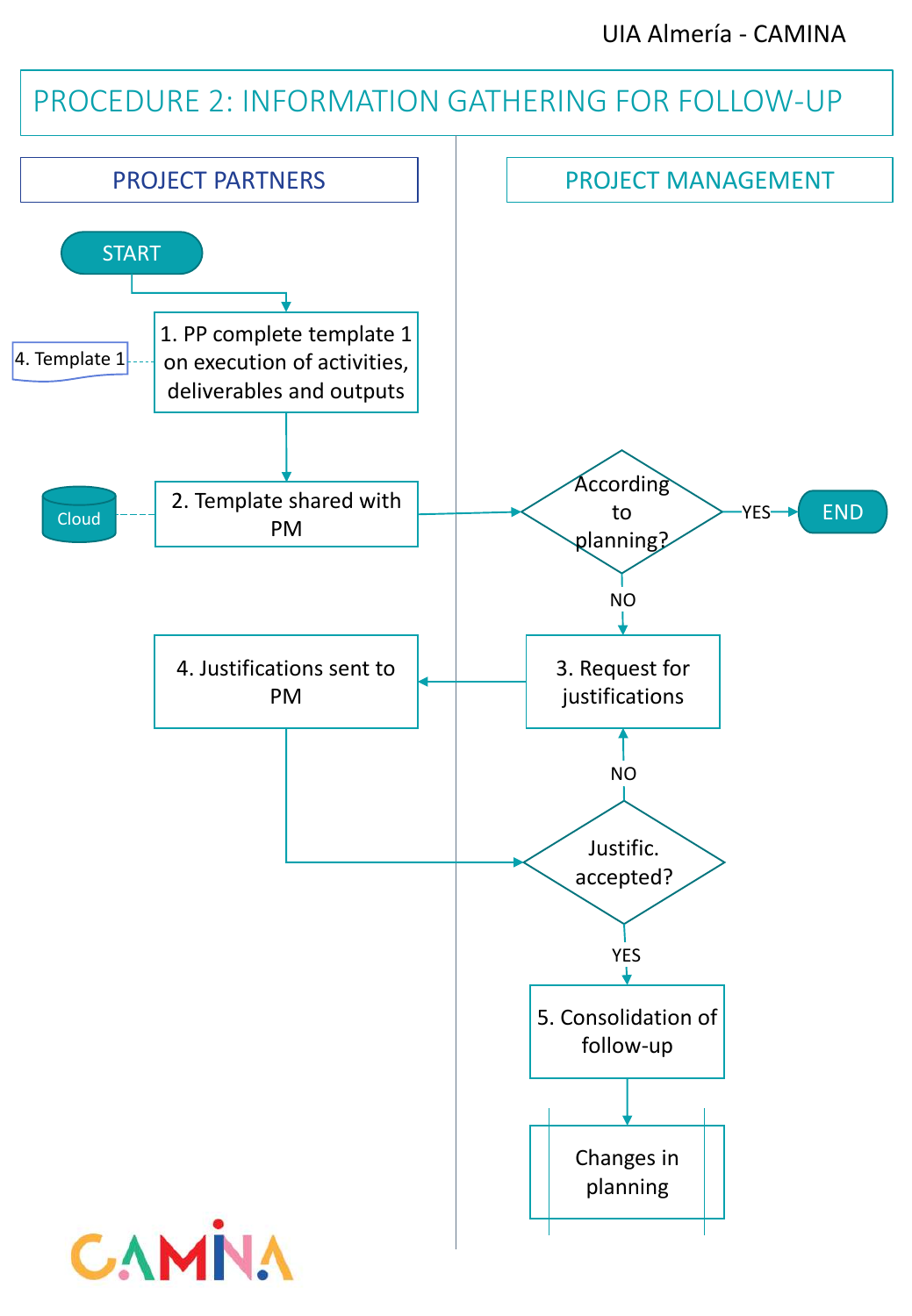#### PROCEDURE 2: INFORMATION GATHERING FOR FOLLOW-UP **Regularity:** quarterly

## **Involved entities**

- Project Management: Project Management Team (PMT) conformed by PP1 (with support of PP8) and supervised by the Steering Committee. PMT will be in charge of the project's operational follow-up to ensure a correct technical and timely execution.
- Project Partners: quarterly, each project partner will be in charge of providing the PMT with enough information to conduct the follow-up. In case this follow-up is not according to planning, PP will have to justify those deviations.

#### **Description**

CAMINA's Steering Committee will be in charge of monitoring the project's operational execution through a thorough follow-up. For this, Project Partners will complete quarterly Template 1 (Document 4) where they will detail the degree of progress of the activities, deliverables and outputs for which they are responsible [1]. Next, this template will be uploaded by each Project Partner to the online archive hosted in the project's tool EMDESK [2]. Based on the annual planning defined as a result of Procedure 1, Project Management Team (PMT) will check if the information uploaded by the project partners is according to planning or not [3]. In case it is according to planning, the procedure will be over. In case it is not, Project Management Team will request the partners to justify their deviations [4]. Project partners will send these justifications to PMT [5]. PMT will check them, if they are not accepted a new request for justifications will be drawn up [3]. In case the justifications are accepted, follow-up information will be consolidated [5] and a new procedure will start to change the planning [Procedure 3].





Fondo Europeo<br>de Desarrollo Regional<br>"Una manera de hacer Europa"

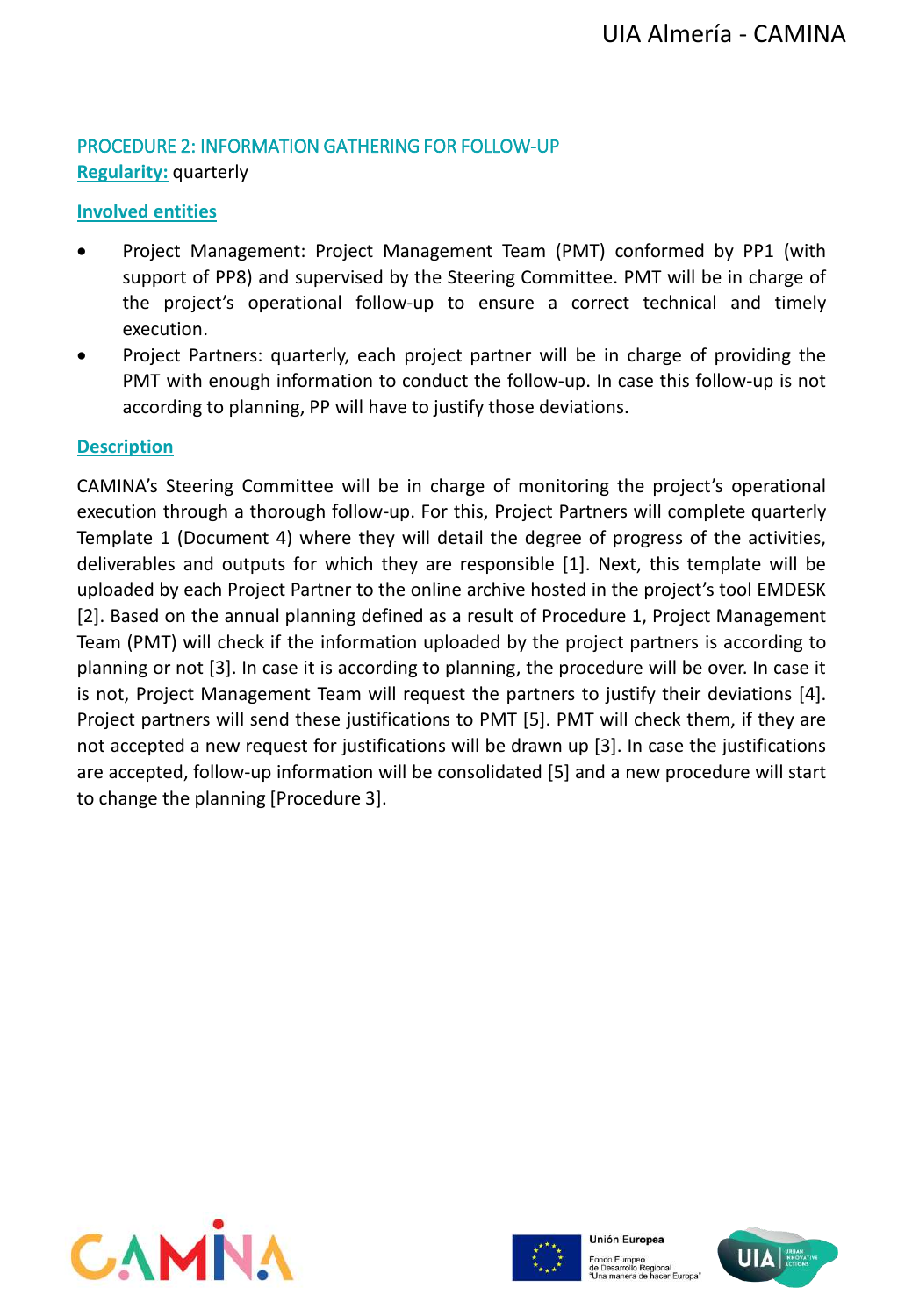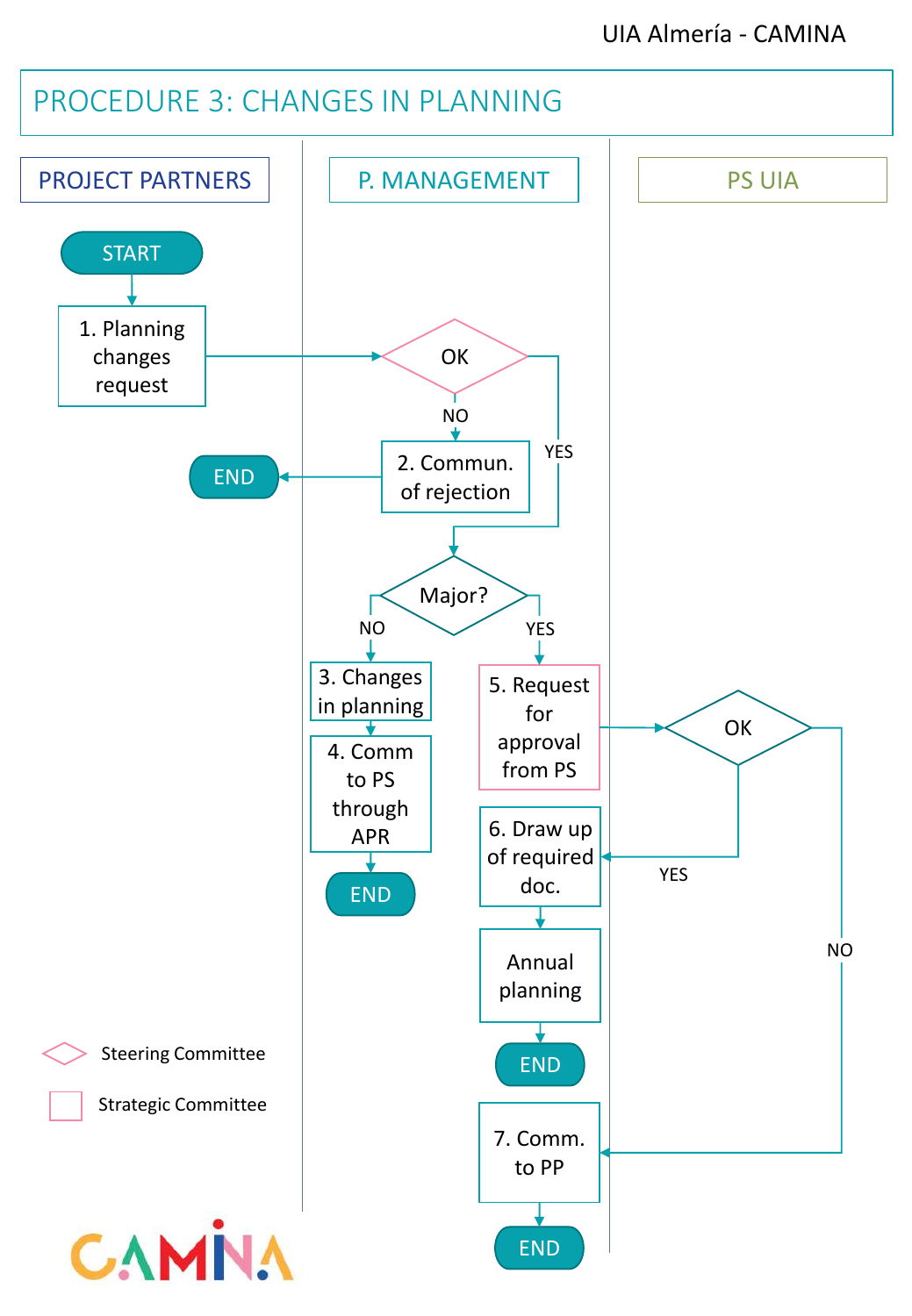## PROCEDURE 3: CHANGES IN PLANNING **Regularity:** quarterly

#### **Involved entities**

- Project Management: the Steering Committee will accept or reject the changes requested by PP. If the changes are not major, changes will be made in planning and communicated to the PS through the APR. If the change is accepted, the Strategic Committee will request the approval from the PS and the Project Management Team (PP1+PP6) will draw up the required documents if the change is accepted and change the planning. If the change is not accepted by the PS, the Srategic Committee will communicate the rejection to PP.
- Project Partners will request planning changes to the Steering Committee
- PS will approve or reject the changes requested

## **Description**

If project partners request a change in planning in Procedure 2 (Follow-up), this procedure will start [1]. The Steering Committee will check the check proposal and inform if it accepts these changes or not. If it does not, the Steering Committee will communicate to the PP requesting their rejection to the proposed changes [2] and the procedure will be over. If the changes are accepted by the Steering Committee, the rest of the procedure will depend on if the change is major or not. If it is not major, changes will be included in the planning [3] and they will be communicated to the Permanent Secretariat through the APR [4]. If the change is major Steering Committee elevate to Strategic Committee. A request for approval from the Permanent Secretariat will be sent by Strategic Commitee [5]. If the request is approved by the PS, the Project Management Team will draw up the required documents by the PS [6] and the procedure of annual planning (Procedure 1) will start. If the changes are not accepted by the PS, the Strategic Committee will communicate the decision to PP [7] and the procedure will be over.





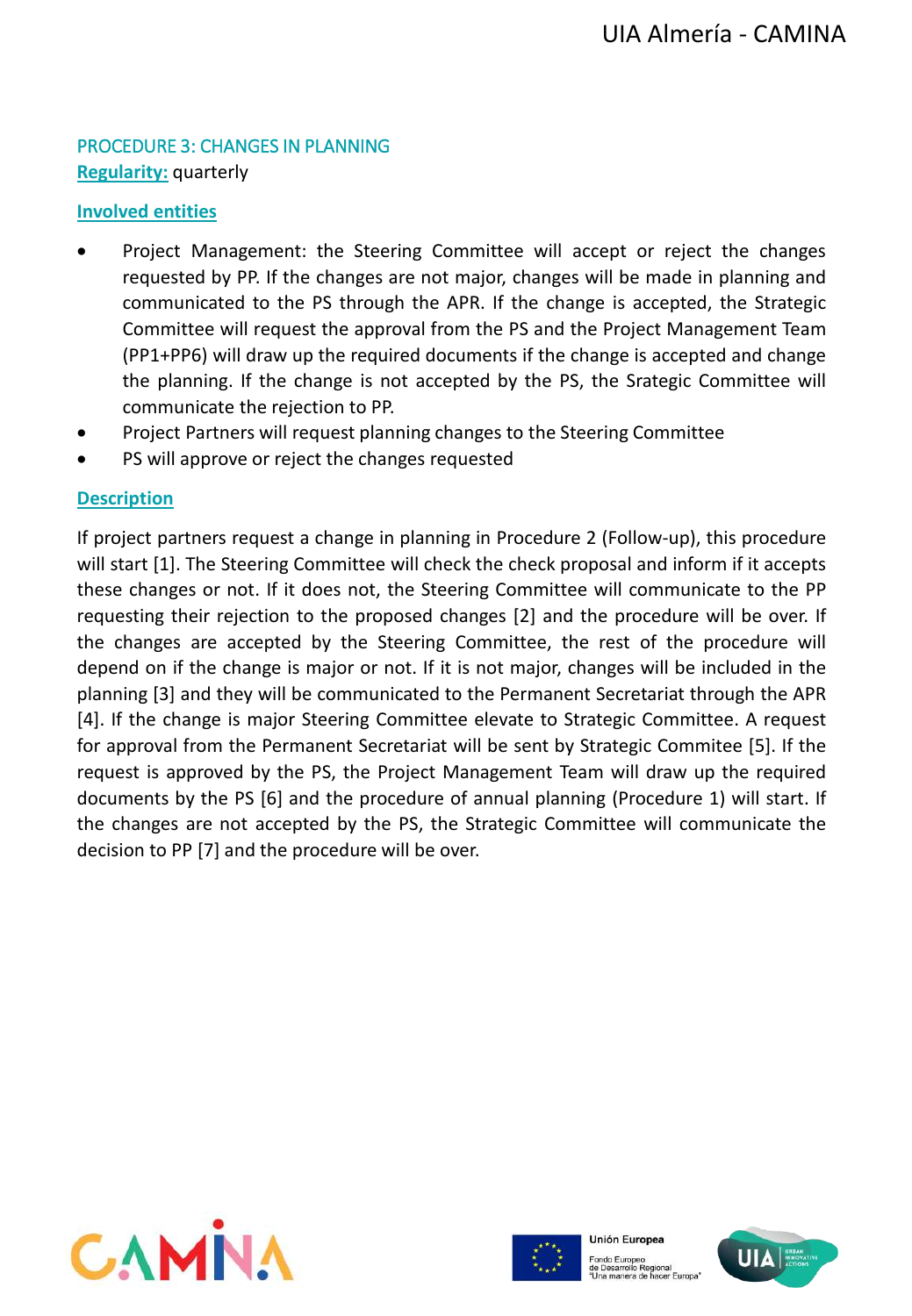# PROCEDURE 4: INFORMATION AND PUBLICITY COMPLIANCE

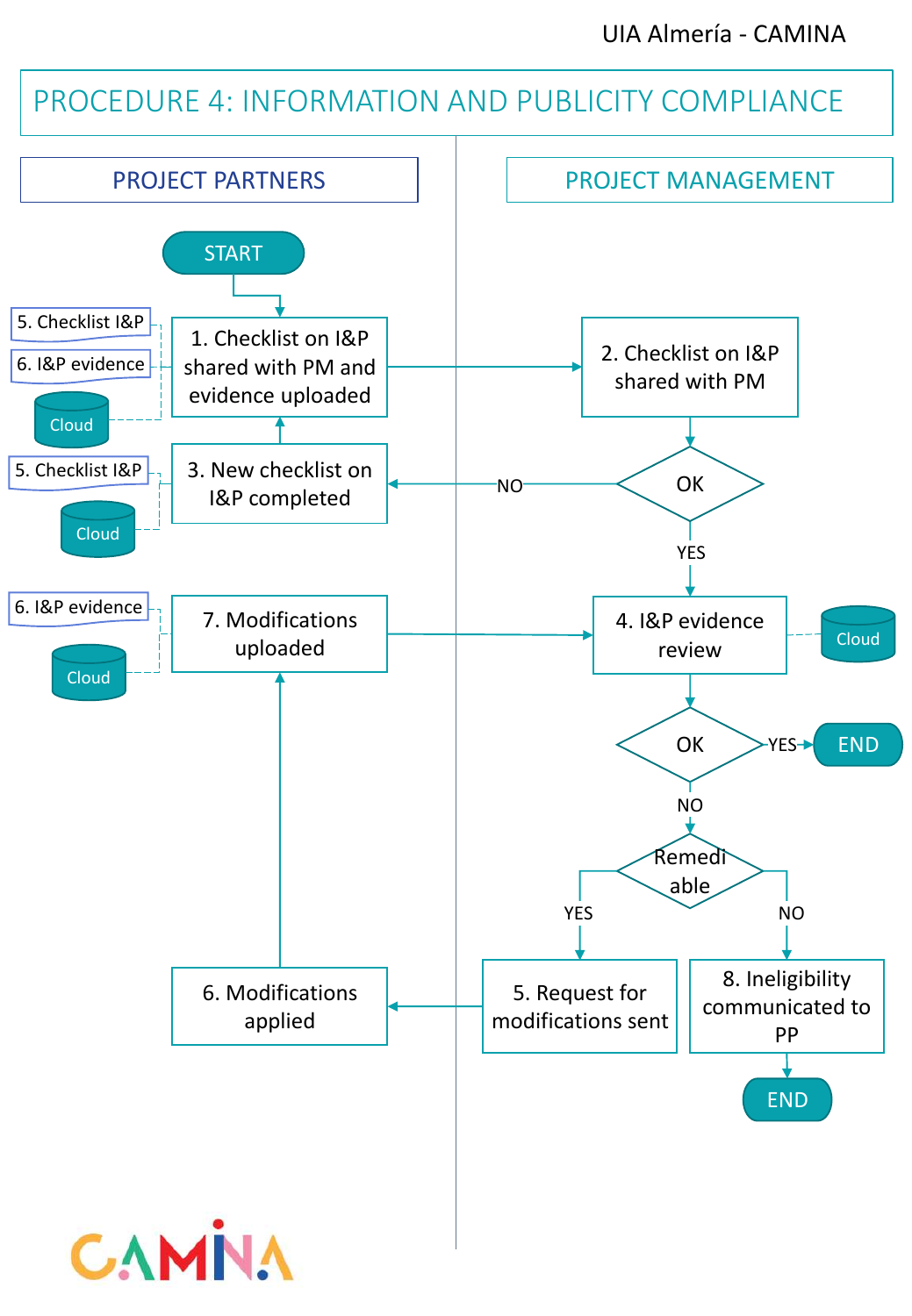#### PROCEDURE 4: INFORMATION AND PUBLICITY COMPLIANCE **Regularity:** quarterly

## **Involved entities**

- Project Management: Project Management Team (PMT) conformed by PP1 (with the support of PP8) supervised by the Steering Committee. PMT will be in charge of supervising the compliance of each deliverable/output and activity of the project with Information and Publicity rules.
- Project Partners: on the quarterly request for information, each project partner will have to complete a checklist on I&P compliance of the tasks developed during the last quarter and upload to the projects cloud corresponding evidence. PP are also required to apply requested modifications to ensure I&P compliance.

#### **Description**

On the quarterly information request, project partners will have to complete a checklist (Document 5) where they will state their compliance with information and publicity rules. This checklist list will be uploaded with evidence from I&P tasks (Document 6) to the project's tool EMDESK [1]. PMT will check if the checklist shared by the PP is correct and if it is not, PP will have to complete a new checklist [3] (Document 5) and upload it to the cloud with the corresponding evidence (Document 6) [1]. If the original checklist is correct, the evidence provided by PP will be reviewed to ensure their compliance with I&P rules [4]. If the evidence is sufficient and correct, the procedure will be over. In case the information provided by the project partners is incorrect, PMT will determine if the mistakes are remediable or not. If they are remediable, a request for modifications will be sent to PP so they comply with I&P rules [5]. PP will apply these modifications [6] and upload new evidences (Document 6) of the modifications to the cloud [7]. These new evidences will be reviewed by PMT and the procedure will continue [4]. If the mistakes are not remediable, ineligibility of expenses will be communicated to the responsible PP [8] and the procedure will be over.





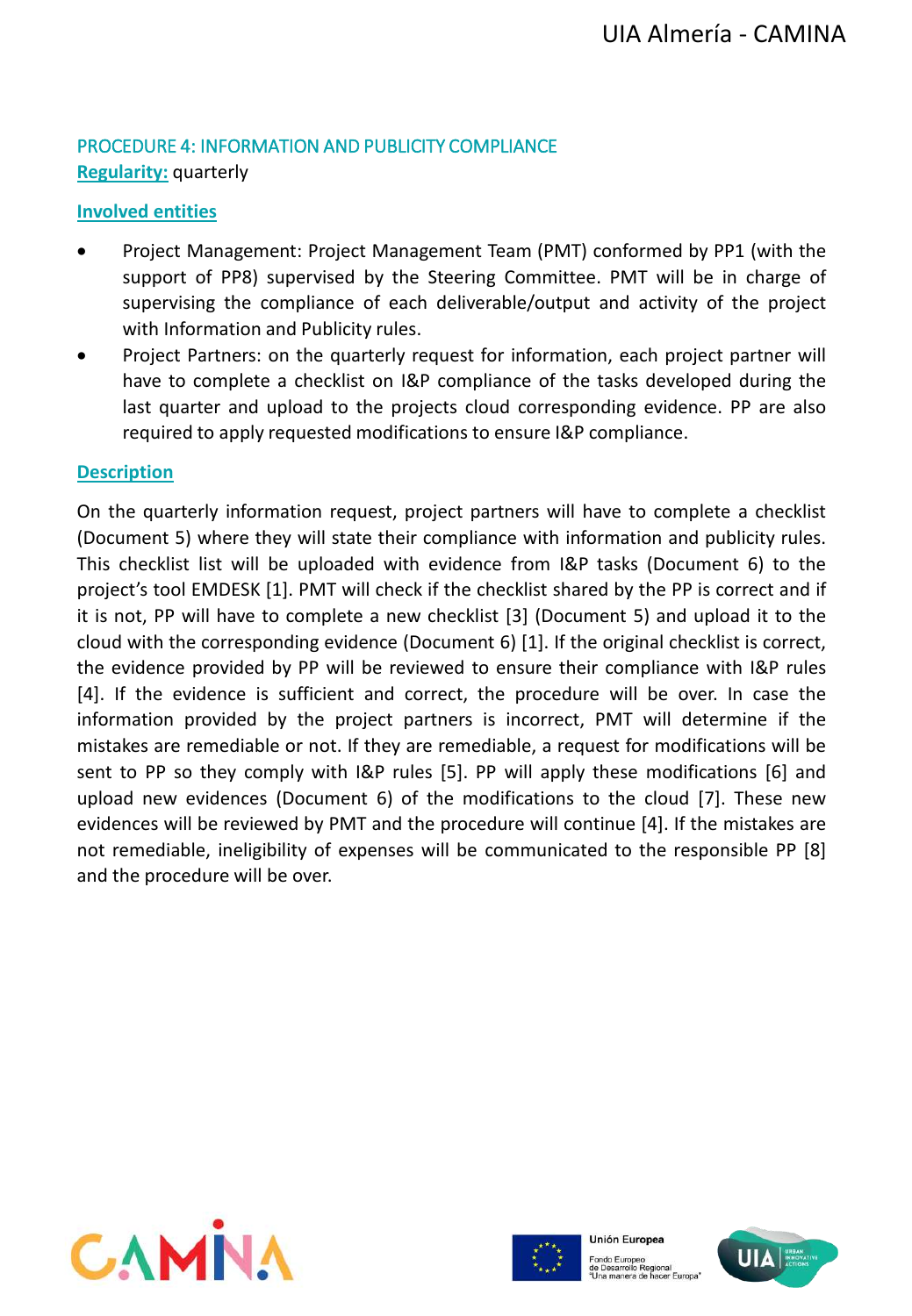# PROCEDURE 5: FINANCIAL INFO GATHERING AND ELEGIBILITY CHECK

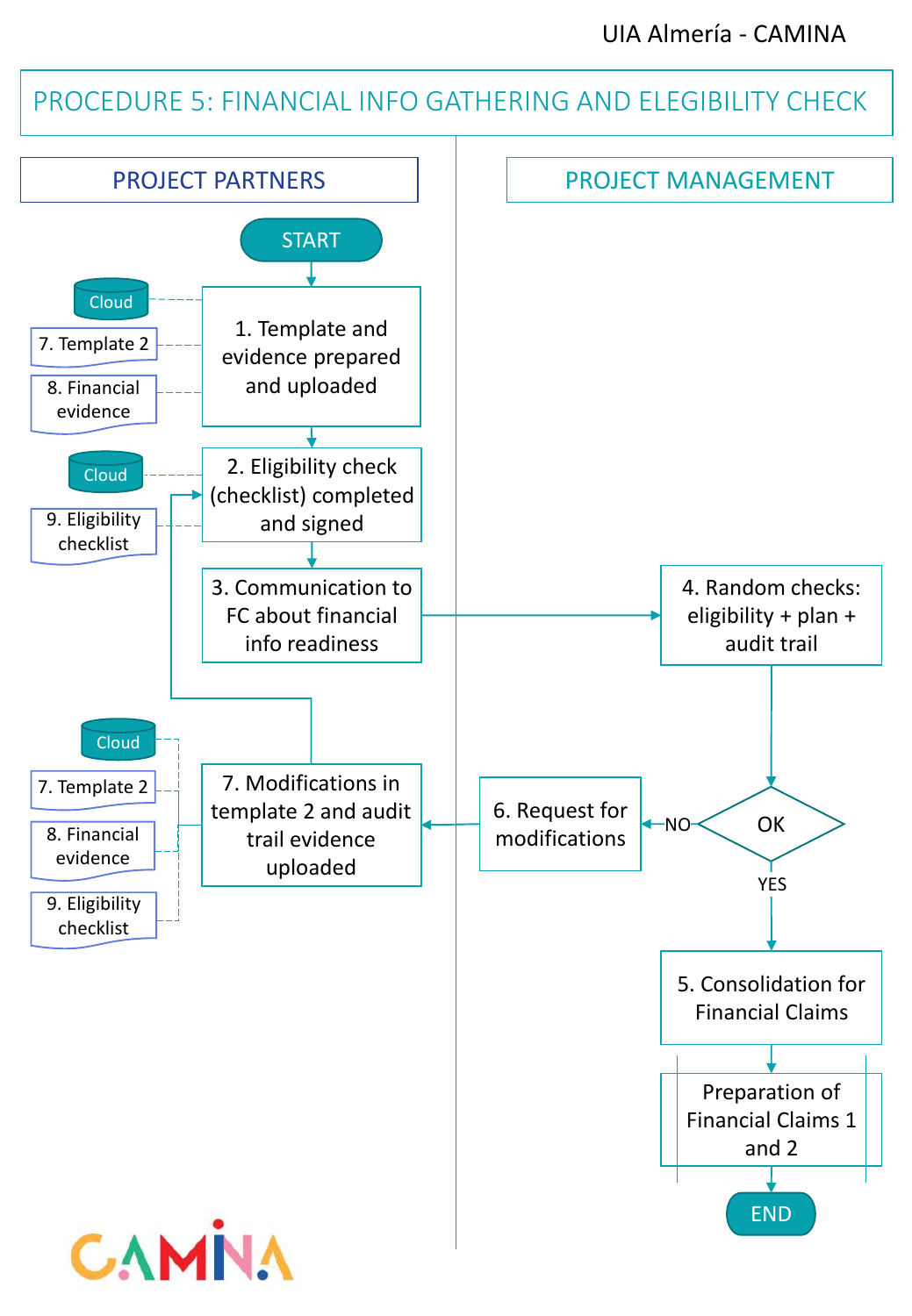# PROCEDURE 5: FINANCIAL INFO GATHERING AND ELEGIBILITY CHECK **Regularity:** quarterly

#### **Involved entities**

- Project Management: Financial Manager (PP1) will be in charge of supervising the eligibility of expenses declared by PP and consolidate financial information to prepare Financial Claims.
- Project Partners: on the quarterly requests for information, each project partner will have to share with the Financial Manager their financial information together with evidence to complete the audit trail. PP will declare the eligibility of the expenses declared and conduct modifications indicated by the FM.

#### **Description**

Regarding financial monitoring, project partners will complete an expense report (Document 7: Template 2) and upload it to the online archive included in the project's cloud along with the digital version of the corresponding invoices, proof of payment and other documentation to complete the audit trail (Document 8: financial evidence) [1]. The partners will keep the original documentation in their facilities following a documentation file model that will be provided to them. Each PP finance responsible will complete and sign a checklist that certifies the eligibility of the declared expenses (Document 9: Eligibility checklist) [2] and upload it to the EMDESK. PP will communicate to FM the readiness of financial information [3]. FM will conduct random checks to PP on eligibility, audit trail and planning [4]. If the random checks conducted by the FM are correct, financial information will be consolidated to prepare the financial claims [5]. This preparation is explained in procedure 6. In case the FM finds any problem in the information provided by PP, FM will send a request for modifications to affected partners [6]. PP will upload its new financial information (Document 7: Template 2 and Document 8: financial evidence) and to the cloud and complete and sign a new eligibility checklist [2], FM will be informed





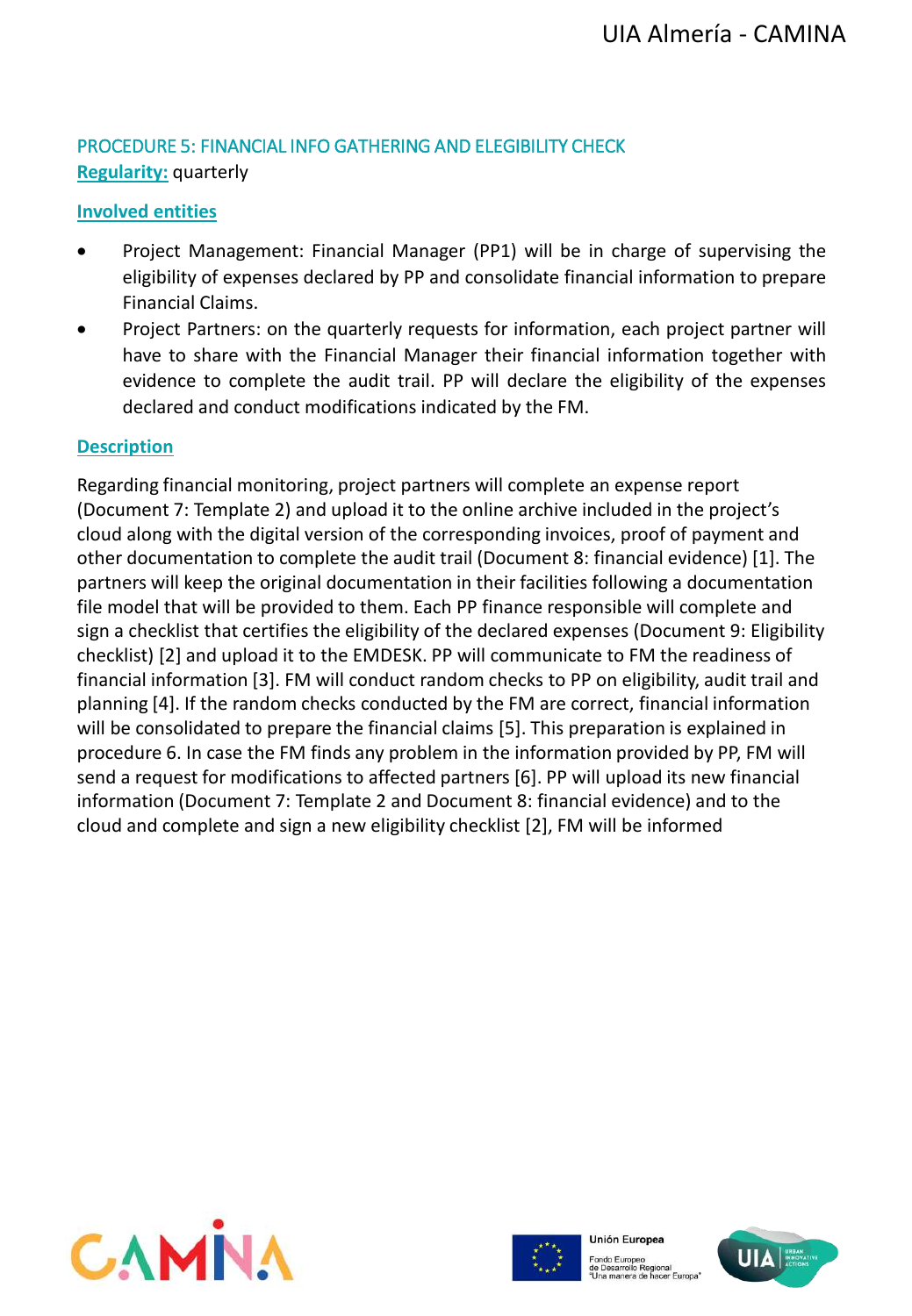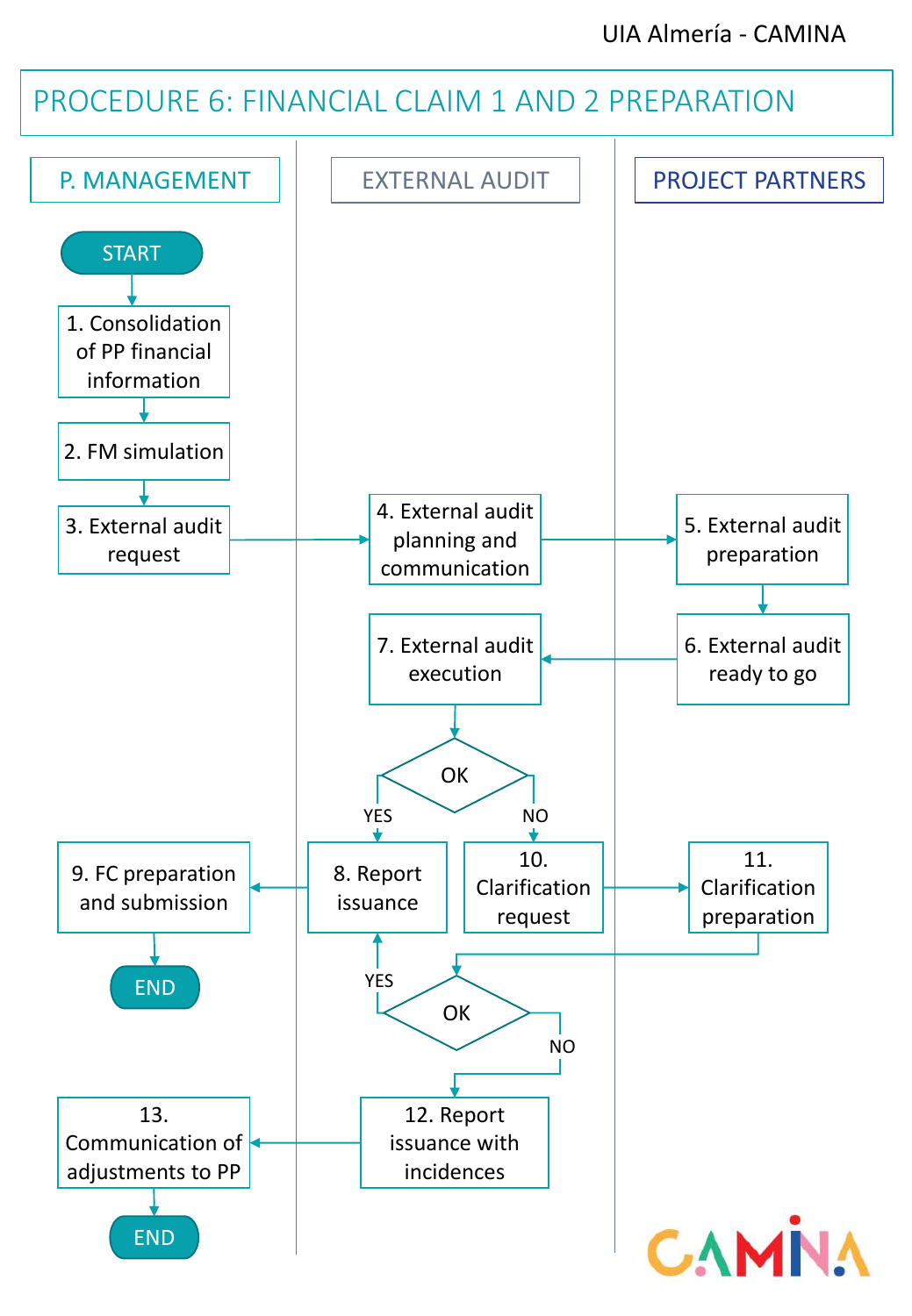#### PROCEDURE 6: FINANCIAL CLAIM 1 AND 2 PREPARATION

**Regularity:** twice during the project when reported expenditure reaches 35% and when it reaches 100%

#### **Involved entities**

- Project Management: Financial Manager (PP1) will be in charge of consolidating financial information, request external audit, prepare and submit Financial Claims and communicate adjustments to project partners in case of incidences.
- External audit will verify the eligibility and audit trail integrity of expenses included in the Financial Claims, request clarifications to project partners and communicate incidences to the Financial Manager.
- Project Partners will have to prepare for external audits, provide them with all the information needed for the expenses they have declared and prepare required clarifications.

#### **Description**

After the consolidation of financial information [1] gathered from PP on procedure 5 reaches 35% of total project budget (Financial Claim 1) and 100% (Financial Claim 2), Financial Manager (PP1) will conduct a first Financial Claim simulation [2] and request an external audit [3]. The external auditor will plan the audit and communicate it to project partners [4]. Project partners will prepare for the external audit having all the financial documents available for checks. Once PP is prepared, it will communicate it to the external audit [6]. The external audit will check all the expenses declared by PP and their associated financial original documents [7]. If the result of the audit is positive, the auditor will issue a report and send it to the Financial Manager [8] who will prepare the Financial Claim and submit it [9] reaching the end of the procedure. In case the result of the audit is negative, the auditor will issue a clarification request and send it to project partners [10] who will prepare the clarifications requested and send it back to the auditor [11]. If clarifications are accepted, the auditor will issue a report on PP compliance and send it to the FM [8] and the procedure will continue. If clarifications are not accepted, the auditor will issue a report stating the incidences detected during the audit and send it to the FM [12]. Based on this report, FM will communicate the necessary adjustments to PP [13] and the procedure will be over.





Fondo Europeo<br>de Desarrollo Regional<br>"Una manera de hacer Europa"

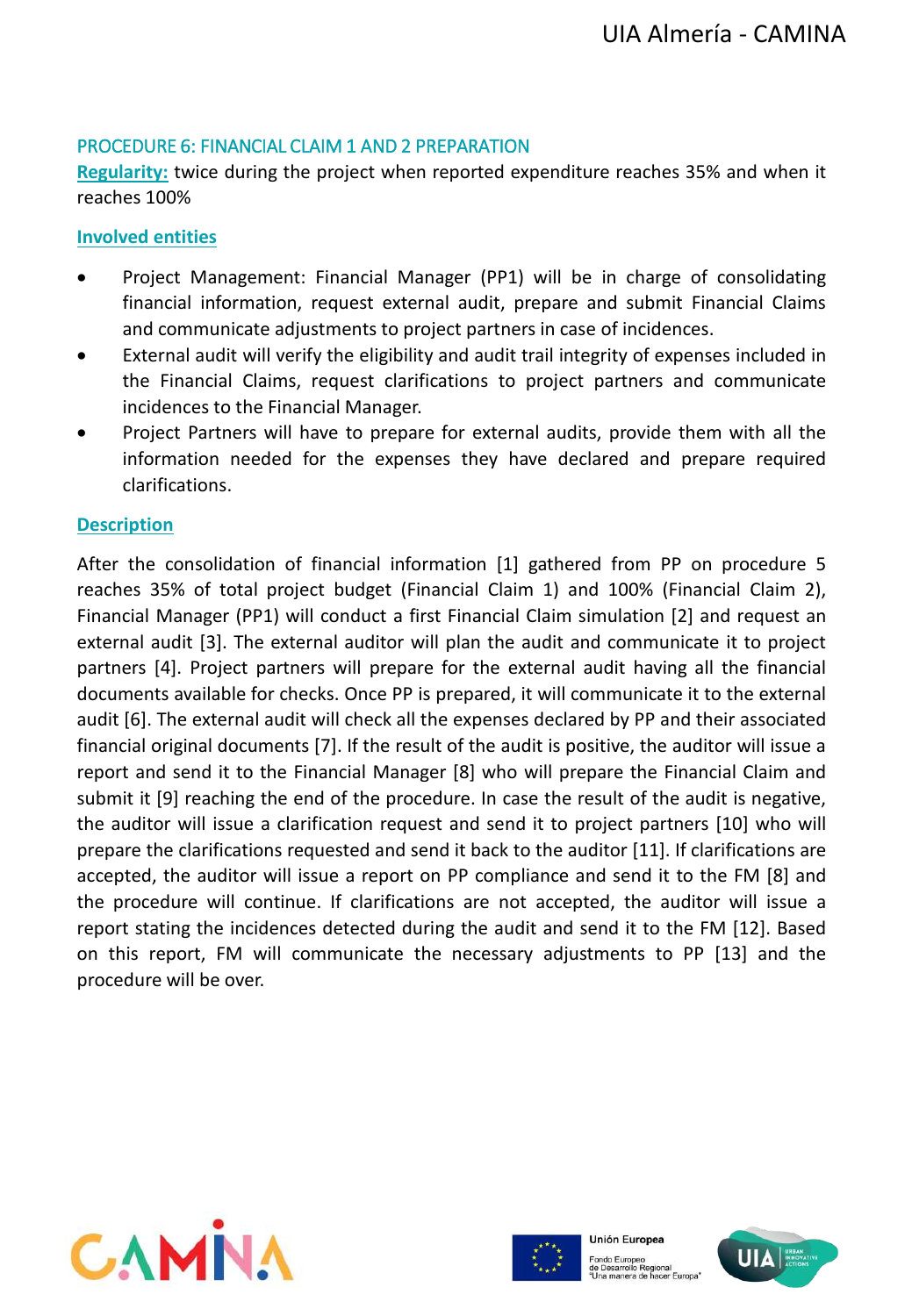# PROCEDURE 7: FIRST PAYMENT TO PROJECT PARTNERS

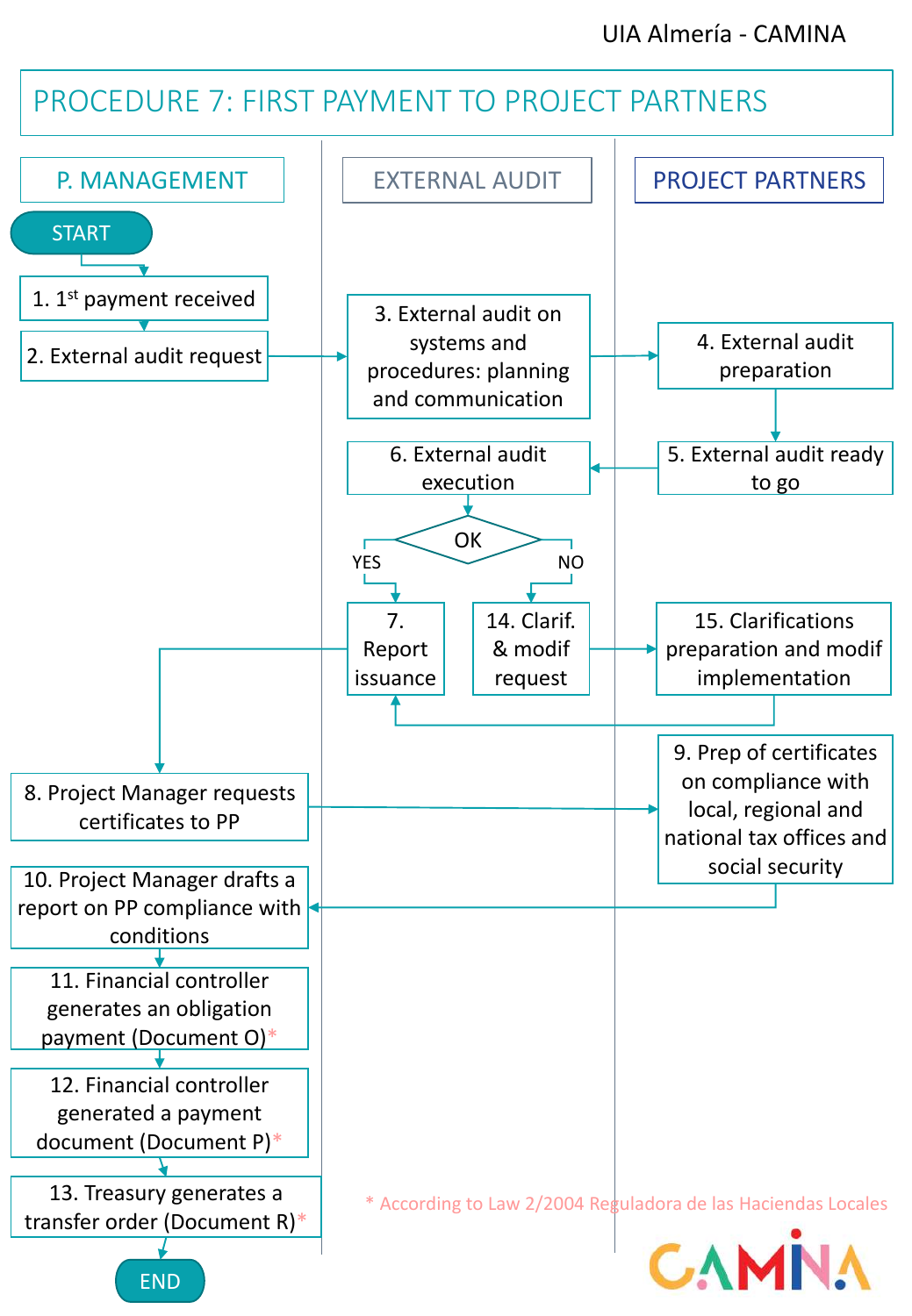#### PROCEDURE 7: 1<sup>st</sup> PAYMENT TO PROJECT PARTNERS

**Regularity:** once, when MUA receives first advanced payment

#### **Involved entities**

- Project Management: Financial Manager (PP1) will be in charge of consolidating financial information, request external audit, prepare and submit Financial Claims and communicate adjustments to project partners in case of incidences.
- External audit will verify the eligibility and audit trail integrity of expenses included in the Financial Claims, request clarifications to project partners and communicate incidences to the Financial Manager.
- Project Partners will have to prepare for external audits, provide them with all the information needed for the expenses they have declared and prepare required clarifications.

#### **Description**

Once the Subsidy Contract is signed, the Main Urban Authority will receive the first payment form the Permanent Secretariat [1]. The Project Management Team will request an external audit on systems and procedures to be conducted on Project Partners [2]. This external audit seeks to confirm the project partner's ability to execute the project. An audit company will be hired to conduct this audit and will plan and communicate the audit to Project Partners [3]. Project Partners will prepare for the audit [4] and will communicate the audit company its readiness [5]. The audit will be conducted to determine if the project partner is ready to execute the project or not [6]. If it is, a compliance report will be issued to the Project Management Team [7]. The Project Manager will request necessary certificates to the project partner [8]. Project partner will provide the 4 necessary certificates that are needed to receive a payment from a public entity: certificate on compliance with local tax office, certificate on compliance with regional tax office, certificate on compliance with national tax office and certificate on compliance with social security [9]. Once the certificates are sent to the Main Urban Authority, the Project Manager will issue a report of compliance with grant conditions based on the results of the audit and the certificates provided by PP [10]. Based on this report, MUA's financial controller issues a "Document O" that recognizes the obligation of payment [11]. The next document generated by the financial controller is "Document P", the payment document [12] that is sent to the Treasury department. Treasury issues "Document R" that generates a transfer order to pay the project partners and the procedure will be over [13]. If the audit states that a partner is not ready to execute the project, the audit office will request a list of clarifications and modifications [14], the concerned project partner/s will prepare the clarifications and implement the modifications requested [15]. Once this step is completed, the audit office will issue a report on the compliance of the project partner [7] and the procedure will continues described before.





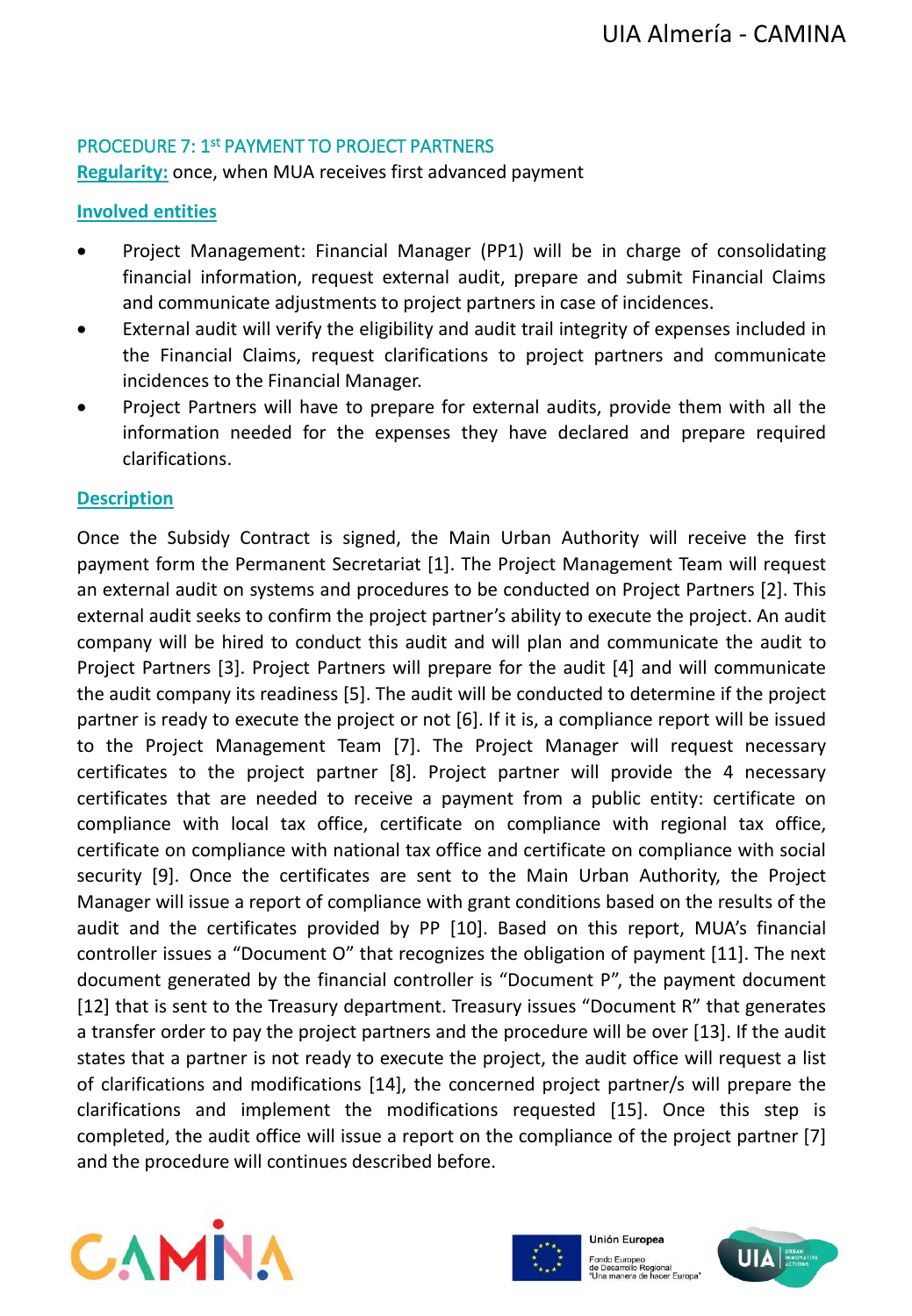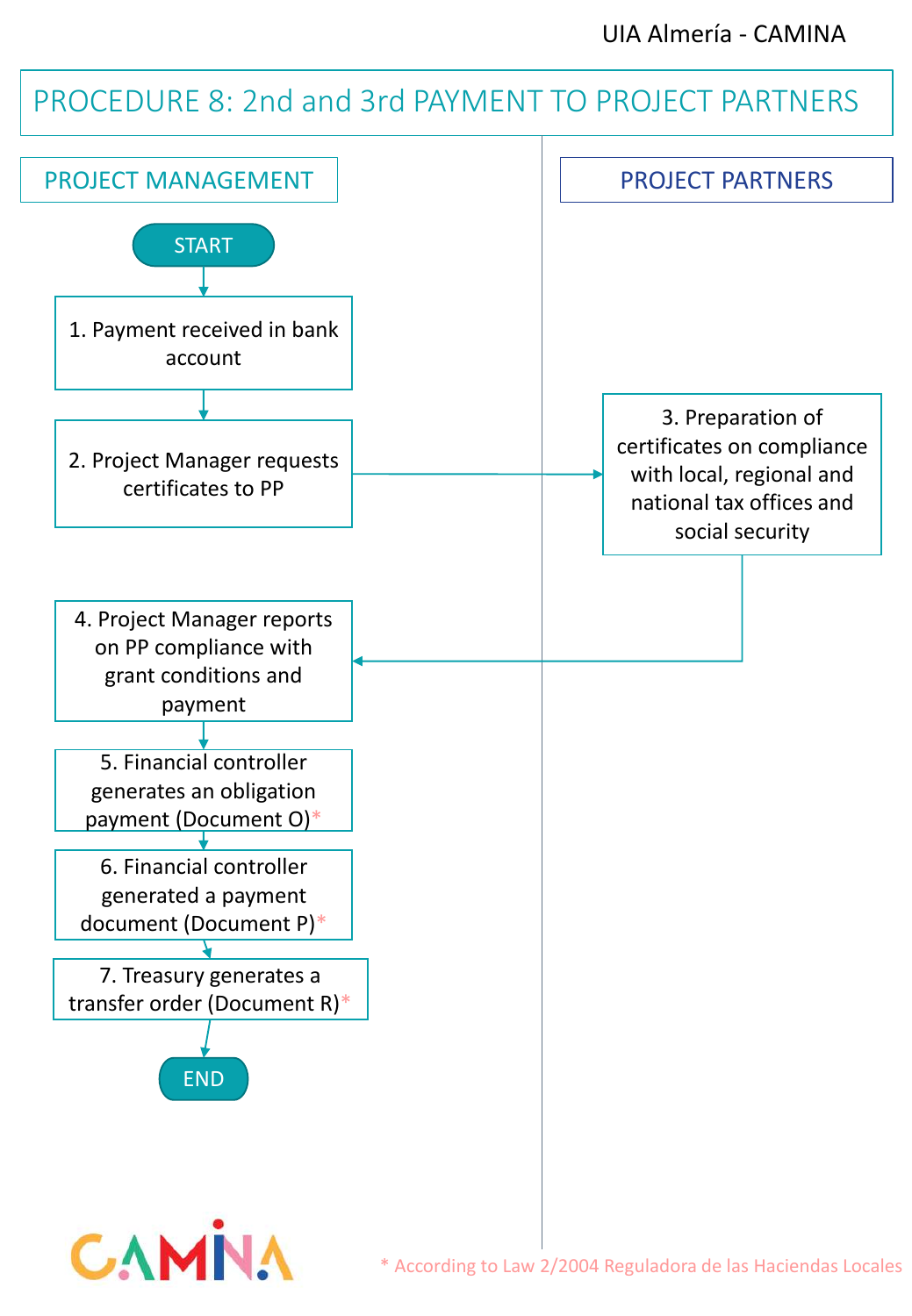# PROCEDURE 8: 2nd and 3rd PAYMENT TO PROJECT PARTNERS

Regularity: twice, when MUA receives 2<sup>nd</sup> and 3<sup>rd</sup> payments.

#### **Involved entities**

- Project Management: The Project Manager will be in charge of starting MUA's internal procedures to issue the payments to project partners.
- Project Partners will have to provide the 4 necessary certificates to receive the payment. These certificates will prove the project partner's compliance with the local, regional and state tax offices and social security.

#### **Description**

The 2<sup>nd</sup> and 3<sup>rd</sup> payment procedures will be slightly different than the first payment as there will not be an external audit on systems and procedures. Once the MUA receives the 2<sup>nd</sup> and 3<sup>rd</sup> payment after the approval of Financial Claims 1 and 2 [1], the Project Manager will request necessary certificates to the project partner [2]. Project partner will provide the 4 necessary certificates that are needed to receive a payment from a public entity: certificate on compliance with local tax office, certificate on compliance with regional tax office, certificate on compliance with national tax office and certificate on compliance with social security [3]. Once the certificates are sent to the Main Urban Authority, the Project Manager will issue a report of compliance with grant conditions based on the results of the audit and the certificates provided by PP [4]. Based on this report, MUA's financial controller issues a "Document O" that recognizes the obligation of payment [5]. The next document generated by the financial controller is "Document P", the payment document [6] that is sent to the Treasury department. Treasury issues "Document R" that generates a transfer order to pay the project partners [7] and the procedure will be over.





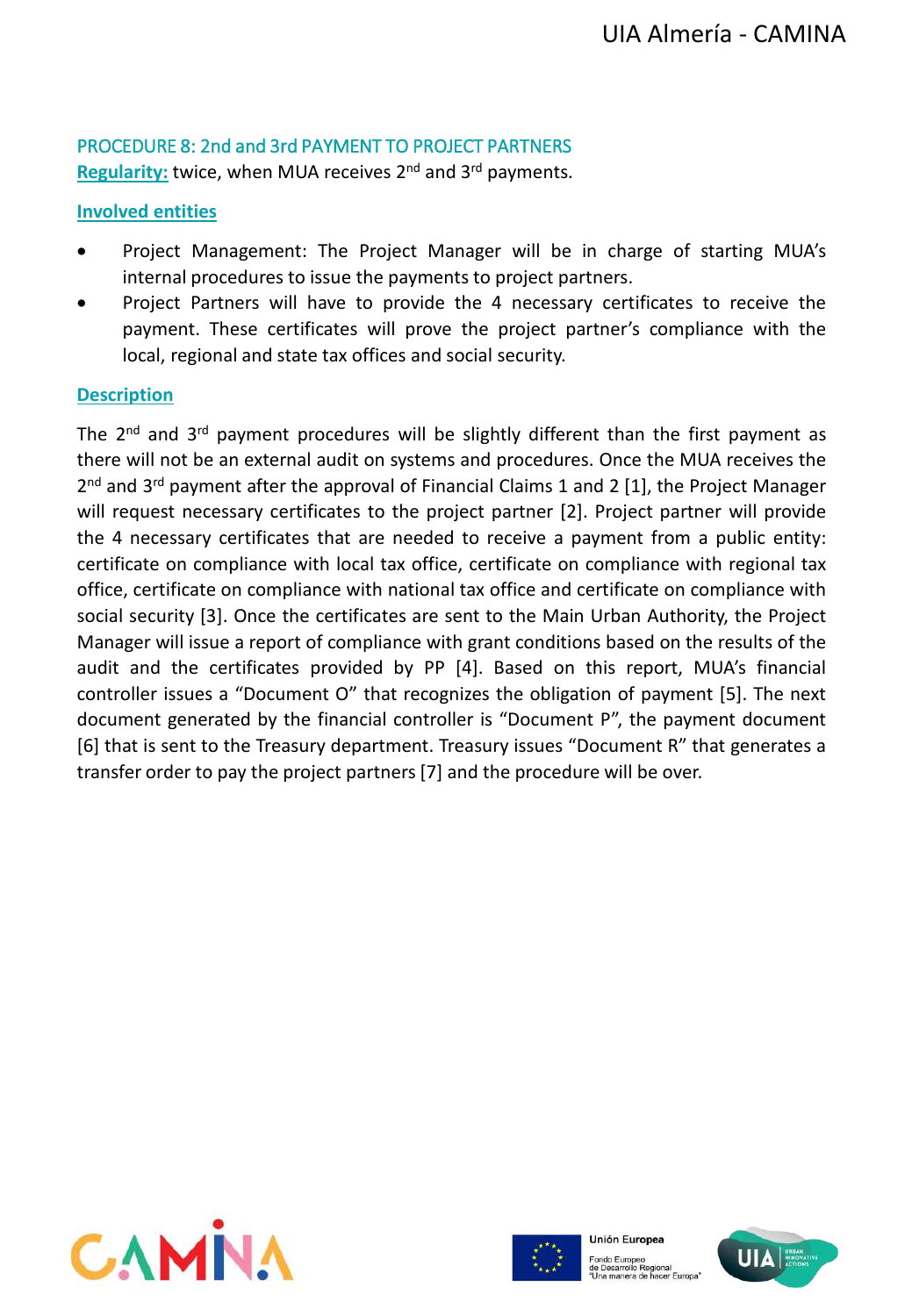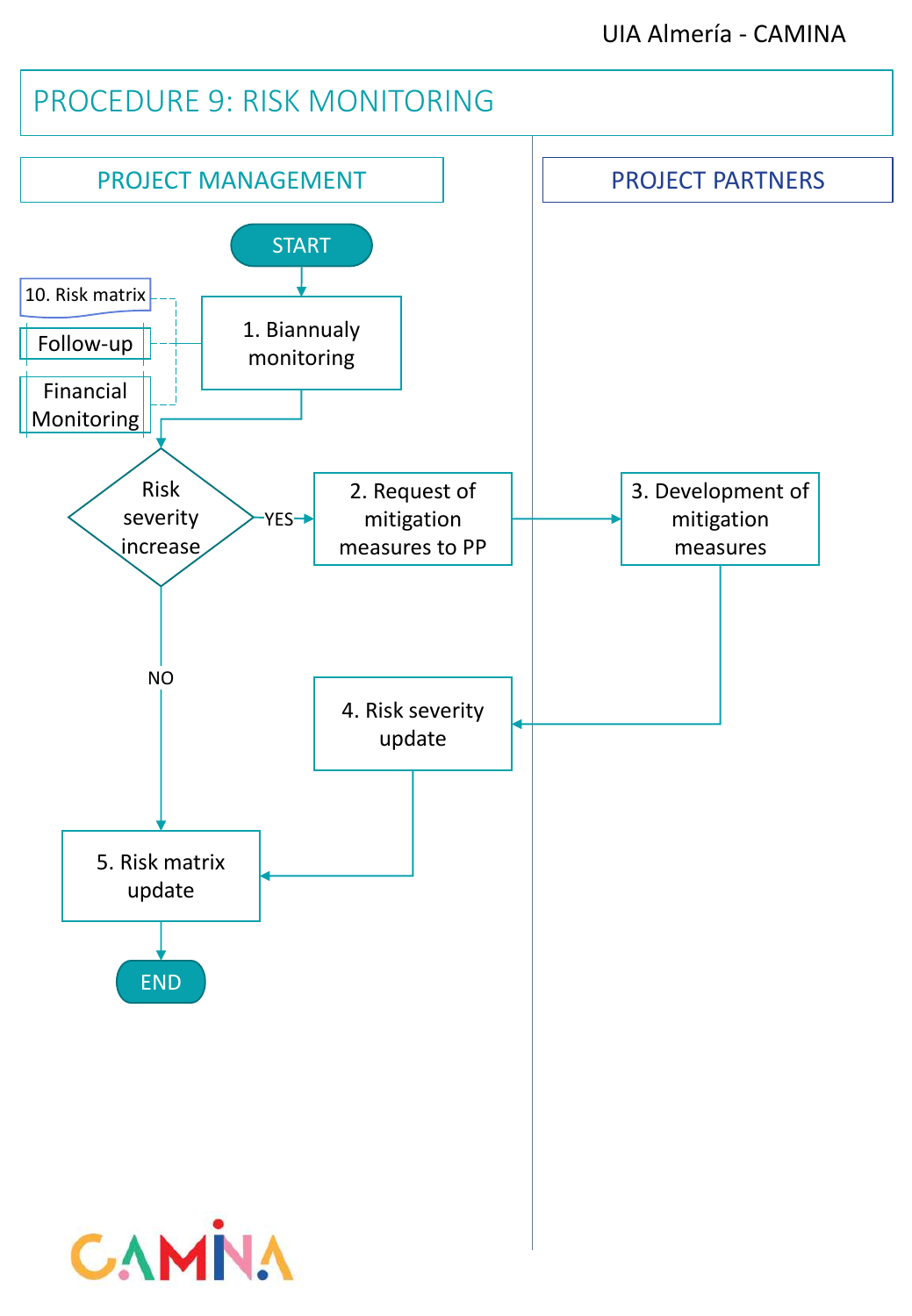## PROCEDURE 9: RISK MONITORING **Regularity:** bianually

#### **Involved entities**

- Project Management: the Steering Committee will be in charge of monitoring risks, request mitigation measures from project partners and update the risk matrix, that will describe the risks identified, their potential impact on the project and the probability of occurrence.
- Project Partners will be in charge of applying the mitigation measures requested by the Steering Committee.

#### **Description**

The Steering Committee will conduct a quarterly risk monitoring which will be based of three elements: the results of follow-up (Procedure 2) and financial monitoring (Procedures 5 and 6) and the risk matrix (Document 10). The risk matrix will include the risks identified, their probability of occurrence and their impact on the implementation of the project. In case an increase is detected in risk severity, steering committee will request project partners to apply mitigation measures [2]. Project partner will develop these mitigation measures [3] and Steering Committee will update risk severity [4] and risk matrix [5] and the procedure will be over. If during the quarterly monitoring [1] no increase in risk severity is detected, the risk matrix will be updated with the results of the monitoring [5] and the procedure will be over.





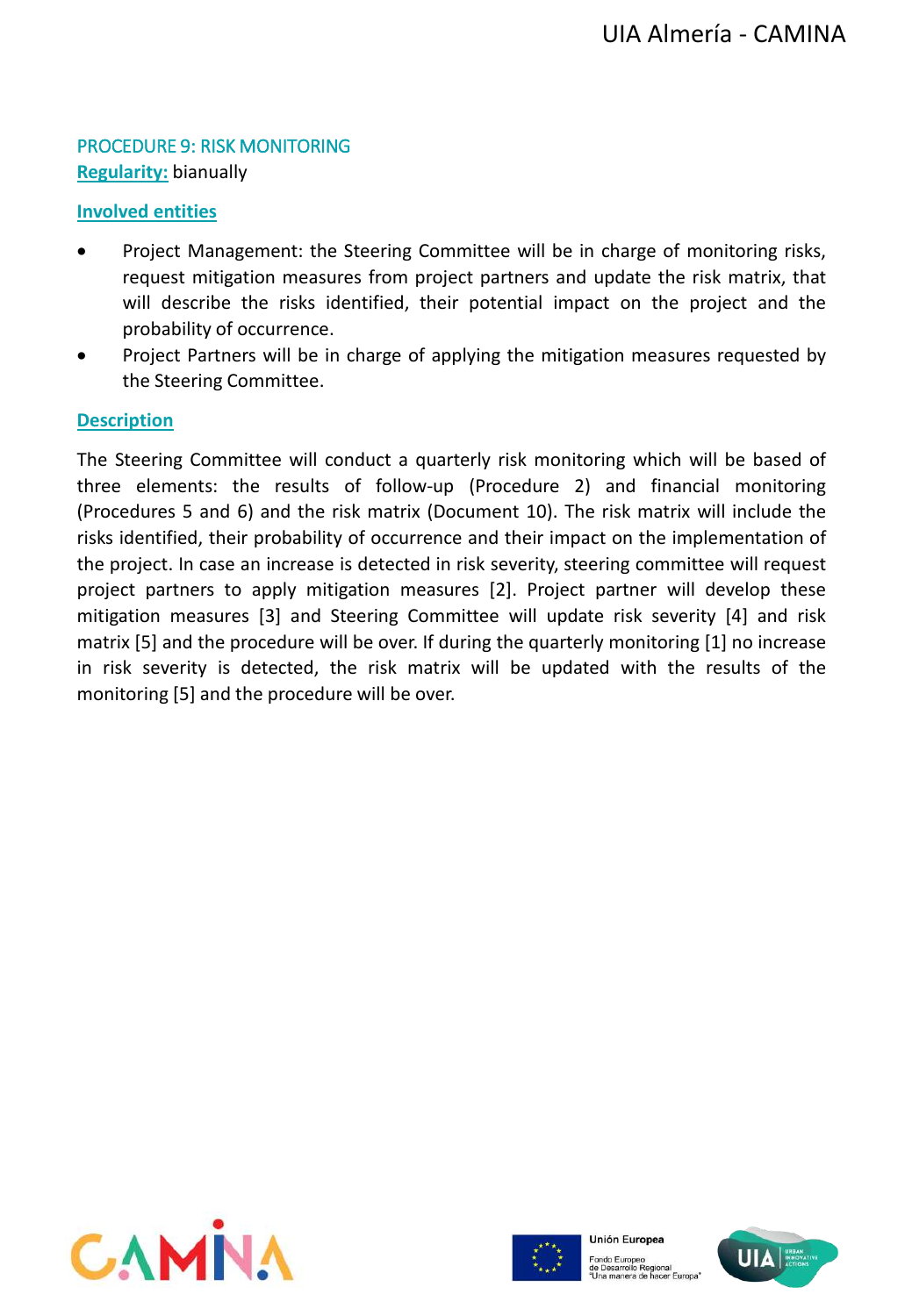# PROCEDURE 10: VALIDATION OF APR PROJECT MANAGEMENT PROJECT PARTNERS START 1. Drafting of conclusions of follow-up into APR 4. Review of APR draft at Coordination Committee 6. New APR draft 11. APR draft 2. Organization of coordination committee 3. Sharing of conclusions of follow-up 5. APR drawn up  $\overline{Y_{\text{ES}}}\sim$  OK and sent to PS END YES 7. Sharing of new APR 8. Review of new APR draft **OK** NO NO YES